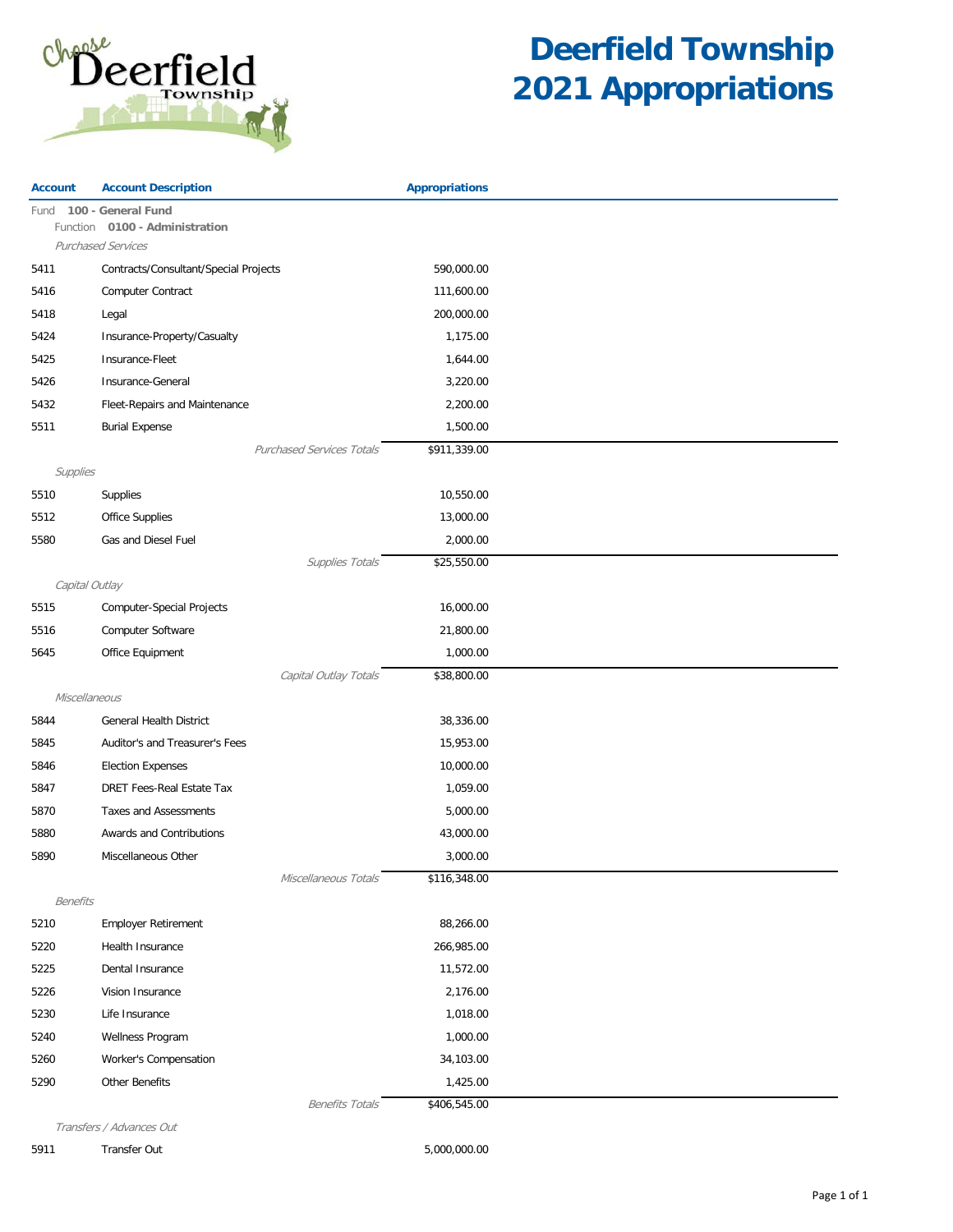

| \$5,000,000.00<br>Transfers / Advances Out Totals<br>\$6,498,582.00<br>0100 - Administration Totals<br>Function<br>0101 - Trustees<br>Function<br>Salaries<br>5170<br><b>Trustee Salary</b><br>99,093.00<br>\$99,093.00<br>Salaries Totals<br><b>Purchased Services</b><br>Contracts/Consultant/Special Projects<br>15,000.00<br>5411<br><b>Purchased Services Totals</b><br>\$15,000.00<br><b>Benefits</b><br>Employer Retirement<br>13,212.00<br>5210<br>\$13,212.00<br><b>Benefits Totals</b><br>\$127,305.00<br>Function 0101 - Trustees Totals<br>0102 - Fiscal Office<br>Function<br><b>Purchased Services</b><br>Payroll Processing Fees<br>34,500.00<br>5408<br>Accounting Services-GAAP/GAFR<br>5409<br>37,500.00<br><b>Audit Fees</b><br>38,000.00<br>5410<br>Legal<br>10,000.00<br>5418<br>Uniforms<br>300.00<br>5420<br>Travel/Training<br>3,200.00<br>5430<br>Training<br>4,000.00<br>5431<br>Dues and Sub<br>700.00<br>5435<br>5446<br>Advertising<br>1,500.00<br><b>Purchased Services Totals</b><br>\$129,700.00<br>Supplies<br>5510<br>Supplies<br>825.00<br>Office Supplies<br>5512<br>2,700.00<br>Supplies Totals<br>\$3,525.00<br>Capital Outlay<br>Computer Software<br>36,000.00<br>5516<br>Computer Hardware<br>3,600.00<br>5644<br>Capital Outlay Totals<br>\$39,600.00<br>Miscellaneous<br>Bank Fees-Other Expenses<br>20,000.00<br>5848<br>5890<br>Miscellaneous Other<br>1,000.00<br>Miscellaneous Totals<br>\$21,000.00<br>\$193,825.00<br>Function 0102 - Fiscal Office Totals<br>Function<br>0103 - Administrator's Office<br>Salaries<br>117,603.00<br>5110<br>Salary<br>5131<br>Salary - Admin<br>409,932.00 | <b>Account</b> | <b>Account Description</b> | <b>Appropriations</b> |  |
|----------------------------------------------------------------------------------------------------------------------------------------------------------------------------------------------------------------------------------------------------------------------------------------------------------------------------------------------------------------------------------------------------------------------------------------------------------------------------------------------------------------------------------------------------------------------------------------------------------------------------------------------------------------------------------------------------------------------------------------------------------------------------------------------------------------------------------------------------------------------------------------------------------------------------------------------------------------------------------------------------------------------------------------------------------------------------------------------------------------------------------------------------------------------------------------------------------------------------------------------------------------------------------------------------------------------------------------------------------------------------------------------------------------------------------------------------------------------------------------------------------------------------------------------------------------------------------------------------------------------------------------------|----------------|----------------------------|-----------------------|--|
|                                                                                                                                                                                                                                                                                                                                                                                                                                                                                                                                                                                                                                                                                                                                                                                                                                                                                                                                                                                                                                                                                                                                                                                                                                                                                                                                                                                                                                                                                                                                                                                                                                              |                |                            |                       |  |
|                                                                                                                                                                                                                                                                                                                                                                                                                                                                                                                                                                                                                                                                                                                                                                                                                                                                                                                                                                                                                                                                                                                                                                                                                                                                                                                                                                                                                                                                                                                                                                                                                                              |                |                            |                       |  |
|                                                                                                                                                                                                                                                                                                                                                                                                                                                                                                                                                                                                                                                                                                                                                                                                                                                                                                                                                                                                                                                                                                                                                                                                                                                                                                                                                                                                                                                                                                                                                                                                                                              |                |                            |                       |  |
|                                                                                                                                                                                                                                                                                                                                                                                                                                                                                                                                                                                                                                                                                                                                                                                                                                                                                                                                                                                                                                                                                                                                                                                                                                                                                                                                                                                                                                                                                                                                                                                                                                              |                |                            |                       |  |
|                                                                                                                                                                                                                                                                                                                                                                                                                                                                                                                                                                                                                                                                                                                                                                                                                                                                                                                                                                                                                                                                                                                                                                                                                                                                                                                                                                                                                                                                                                                                                                                                                                              |                |                            |                       |  |
|                                                                                                                                                                                                                                                                                                                                                                                                                                                                                                                                                                                                                                                                                                                                                                                                                                                                                                                                                                                                                                                                                                                                                                                                                                                                                                                                                                                                                                                                                                                                                                                                                                              |                |                            |                       |  |
|                                                                                                                                                                                                                                                                                                                                                                                                                                                                                                                                                                                                                                                                                                                                                                                                                                                                                                                                                                                                                                                                                                                                                                                                                                                                                                                                                                                                                                                                                                                                                                                                                                              |                |                            |                       |  |
|                                                                                                                                                                                                                                                                                                                                                                                                                                                                                                                                                                                                                                                                                                                                                                                                                                                                                                                                                                                                                                                                                                                                                                                                                                                                                                                                                                                                                                                                                                                                                                                                                                              |                |                            |                       |  |
|                                                                                                                                                                                                                                                                                                                                                                                                                                                                                                                                                                                                                                                                                                                                                                                                                                                                                                                                                                                                                                                                                                                                                                                                                                                                                                                                                                                                                                                                                                                                                                                                                                              |                |                            |                       |  |
|                                                                                                                                                                                                                                                                                                                                                                                                                                                                                                                                                                                                                                                                                                                                                                                                                                                                                                                                                                                                                                                                                                                                                                                                                                                                                                                                                                                                                                                                                                                                                                                                                                              |                |                            |                       |  |
|                                                                                                                                                                                                                                                                                                                                                                                                                                                                                                                                                                                                                                                                                                                                                                                                                                                                                                                                                                                                                                                                                                                                                                                                                                                                                                                                                                                                                                                                                                                                                                                                                                              |                |                            |                       |  |
|                                                                                                                                                                                                                                                                                                                                                                                                                                                                                                                                                                                                                                                                                                                                                                                                                                                                                                                                                                                                                                                                                                                                                                                                                                                                                                                                                                                                                                                                                                                                                                                                                                              |                |                            |                       |  |
|                                                                                                                                                                                                                                                                                                                                                                                                                                                                                                                                                                                                                                                                                                                                                                                                                                                                                                                                                                                                                                                                                                                                                                                                                                                                                                                                                                                                                                                                                                                                                                                                                                              |                |                            |                       |  |
|                                                                                                                                                                                                                                                                                                                                                                                                                                                                                                                                                                                                                                                                                                                                                                                                                                                                                                                                                                                                                                                                                                                                                                                                                                                                                                                                                                                                                                                                                                                                                                                                                                              |                |                            |                       |  |
|                                                                                                                                                                                                                                                                                                                                                                                                                                                                                                                                                                                                                                                                                                                                                                                                                                                                                                                                                                                                                                                                                                                                                                                                                                                                                                                                                                                                                                                                                                                                                                                                                                              |                |                            |                       |  |
|                                                                                                                                                                                                                                                                                                                                                                                                                                                                                                                                                                                                                                                                                                                                                                                                                                                                                                                                                                                                                                                                                                                                                                                                                                                                                                                                                                                                                                                                                                                                                                                                                                              |                |                            |                       |  |
|                                                                                                                                                                                                                                                                                                                                                                                                                                                                                                                                                                                                                                                                                                                                                                                                                                                                                                                                                                                                                                                                                                                                                                                                                                                                                                                                                                                                                                                                                                                                                                                                                                              |                |                            |                       |  |
|                                                                                                                                                                                                                                                                                                                                                                                                                                                                                                                                                                                                                                                                                                                                                                                                                                                                                                                                                                                                                                                                                                                                                                                                                                                                                                                                                                                                                                                                                                                                                                                                                                              |                |                            |                       |  |
|                                                                                                                                                                                                                                                                                                                                                                                                                                                                                                                                                                                                                                                                                                                                                                                                                                                                                                                                                                                                                                                                                                                                                                                                                                                                                                                                                                                                                                                                                                                                                                                                                                              |                |                            |                       |  |
|                                                                                                                                                                                                                                                                                                                                                                                                                                                                                                                                                                                                                                                                                                                                                                                                                                                                                                                                                                                                                                                                                                                                                                                                                                                                                                                                                                                                                                                                                                                                                                                                                                              |                |                            |                       |  |
|                                                                                                                                                                                                                                                                                                                                                                                                                                                                                                                                                                                                                                                                                                                                                                                                                                                                                                                                                                                                                                                                                                                                                                                                                                                                                                                                                                                                                                                                                                                                                                                                                                              |                |                            |                       |  |
|                                                                                                                                                                                                                                                                                                                                                                                                                                                                                                                                                                                                                                                                                                                                                                                                                                                                                                                                                                                                                                                                                                                                                                                                                                                                                                                                                                                                                                                                                                                                                                                                                                              |                |                            |                       |  |
|                                                                                                                                                                                                                                                                                                                                                                                                                                                                                                                                                                                                                                                                                                                                                                                                                                                                                                                                                                                                                                                                                                                                                                                                                                                                                                                                                                                                                                                                                                                                                                                                                                              |                |                            |                       |  |
|                                                                                                                                                                                                                                                                                                                                                                                                                                                                                                                                                                                                                                                                                                                                                                                                                                                                                                                                                                                                                                                                                                                                                                                                                                                                                                                                                                                                                                                                                                                                                                                                                                              |                |                            |                       |  |
|                                                                                                                                                                                                                                                                                                                                                                                                                                                                                                                                                                                                                                                                                                                                                                                                                                                                                                                                                                                                                                                                                                                                                                                                                                                                                                                                                                                                                                                                                                                                                                                                                                              |                |                            |                       |  |
|                                                                                                                                                                                                                                                                                                                                                                                                                                                                                                                                                                                                                                                                                                                                                                                                                                                                                                                                                                                                                                                                                                                                                                                                                                                                                                                                                                                                                                                                                                                                                                                                                                              |                |                            |                       |  |
|                                                                                                                                                                                                                                                                                                                                                                                                                                                                                                                                                                                                                                                                                                                                                                                                                                                                                                                                                                                                                                                                                                                                                                                                                                                                                                                                                                                                                                                                                                                                                                                                                                              |                |                            |                       |  |
|                                                                                                                                                                                                                                                                                                                                                                                                                                                                                                                                                                                                                                                                                                                                                                                                                                                                                                                                                                                                                                                                                                                                                                                                                                                                                                                                                                                                                                                                                                                                                                                                                                              |                |                            |                       |  |
|                                                                                                                                                                                                                                                                                                                                                                                                                                                                                                                                                                                                                                                                                                                                                                                                                                                                                                                                                                                                                                                                                                                                                                                                                                                                                                                                                                                                                                                                                                                                                                                                                                              |                |                            |                       |  |
|                                                                                                                                                                                                                                                                                                                                                                                                                                                                                                                                                                                                                                                                                                                                                                                                                                                                                                                                                                                                                                                                                                                                                                                                                                                                                                                                                                                                                                                                                                                                                                                                                                              |                |                            |                       |  |
|                                                                                                                                                                                                                                                                                                                                                                                                                                                                                                                                                                                                                                                                                                                                                                                                                                                                                                                                                                                                                                                                                                                                                                                                                                                                                                                                                                                                                                                                                                                                                                                                                                              |                |                            |                       |  |
|                                                                                                                                                                                                                                                                                                                                                                                                                                                                                                                                                                                                                                                                                                                                                                                                                                                                                                                                                                                                                                                                                                                                                                                                                                                                                                                                                                                                                                                                                                                                                                                                                                              |                |                            |                       |  |
|                                                                                                                                                                                                                                                                                                                                                                                                                                                                                                                                                                                                                                                                                                                                                                                                                                                                                                                                                                                                                                                                                                                                                                                                                                                                                                                                                                                                                                                                                                                                                                                                                                              |                |                            |                       |  |
|                                                                                                                                                                                                                                                                                                                                                                                                                                                                                                                                                                                                                                                                                                                                                                                                                                                                                                                                                                                                                                                                                                                                                                                                                                                                                                                                                                                                                                                                                                                                                                                                                                              |                |                            |                       |  |
|                                                                                                                                                                                                                                                                                                                                                                                                                                                                                                                                                                                                                                                                                                                                                                                                                                                                                                                                                                                                                                                                                                                                                                                                                                                                                                                                                                                                                                                                                                                                                                                                                                              |                |                            |                       |  |
|                                                                                                                                                                                                                                                                                                                                                                                                                                                                                                                                                                                                                                                                                                                                                                                                                                                                                                                                                                                                                                                                                                                                                                                                                                                                                                                                                                                                                                                                                                                                                                                                                                              |                |                            |                       |  |
|                                                                                                                                                                                                                                                                                                                                                                                                                                                                                                                                                                                                                                                                                                                                                                                                                                                                                                                                                                                                                                                                                                                                                                                                                                                                                                                                                                                                                                                                                                                                                                                                                                              |                |                            |                       |  |
|                                                                                                                                                                                                                                                                                                                                                                                                                                                                                                                                                                                                                                                                                                                                                                                                                                                                                                                                                                                                                                                                                                                                                                                                                                                                                                                                                                                                                                                                                                                                                                                                                                              |                |                            |                       |  |
|                                                                                                                                                                                                                                                                                                                                                                                                                                                                                                                                                                                                                                                                                                                                                                                                                                                                                                                                                                                                                                                                                                                                                                                                                                                                                                                                                                                                                                                                                                                                                                                                                                              |                |                            |                       |  |
|                                                                                                                                                                                                                                                                                                                                                                                                                                                                                                                                                                                                                                                                                                                                                                                                                                                                                                                                                                                                                                                                                                                                                                                                                                                                                                                                                                                                                                                                                                                                                                                                                                              |                |                            |                       |  |
|                                                                                                                                                                                                                                                                                                                                                                                                                                                                                                                                                                                                                                                                                                                                                                                                                                                                                                                                                                                                                                                                                                                                                                                                                                                                                                                                                                                                                                                                                                                                                                                                                                              |                |                            |                       |  |
|                                                                                                                                                                                                                                                                                                                                                                                                                                                                                                                                                                                                                                                                                                                                                                                                                                                                                                                                                                                                                                                                                                                                                                                                                                                                                                                                                                                                                                                                                                                                                                                                                                              |                |                            |                       |  |
|                                                                                                                                                                                                                                                                                                                                                                                                                                                                                                                                                                                                                                                                                                                                                                                                                                                                                                                                                                                                                                                                                                                                                                                                                                                                                                                                                                                                                                                                                                                                                                                                                                              |                | Salaries Totals            | \$527,535.00          |  |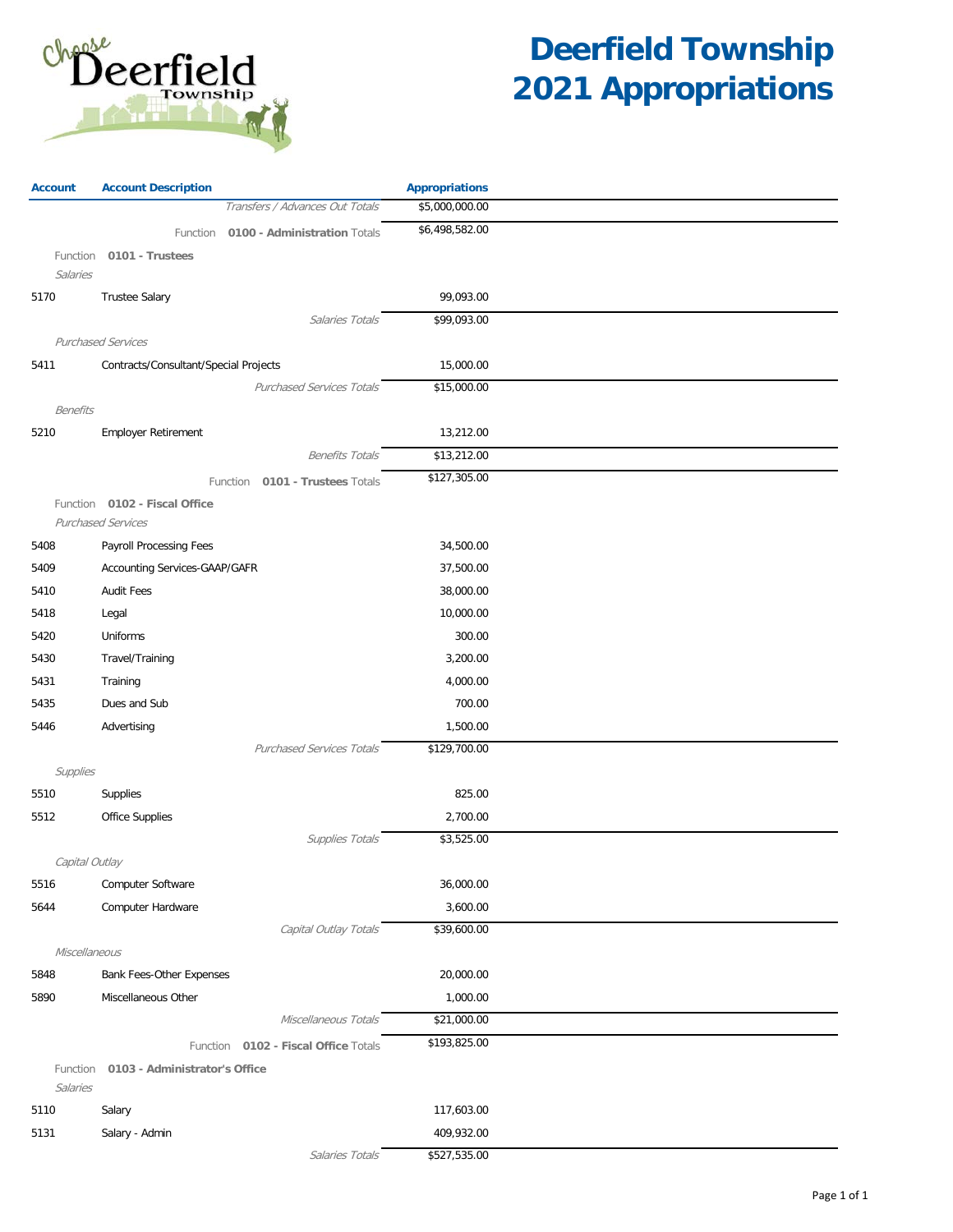

| <b>Account</b> | <b>Account Description</b>                       | <b>Appropriations</b> |  |
|----------------|--------------------------------------------------|-----------------------|--|
|                | Purchased Services                               |                       |  |
| 5411           | Contracts/Consultant/Special Projects            | 115,674.00            |  |
| 5431           | Training                                         | 7,750.00              |  |
| 5435           | Dues and Sub                                     | 10,100.00             |  |
|                | <b>Purchased Services Totals</b>                 | \$133,524.00          |  |
| Benefits       |                                                  |                       |  |
| 5210           | <b>Employer Retirement</b>                       | 14,764.00             |  |
|                | <b>Benefits Totals</b>                           | \$14,764.00           |  |
|                | 0103 - Administrator's Office Totals<br>Function | \$675,823.00          |  |
|                | Function 0104 - Human Resources                  |                       |  |
|                | <b>Purchased Services</b>                        |                       |  |
| 5411           | Contracts/Consultant/Special Projects            | 4,700.00              |  |
| 5414           | Employment Expenses-Human Resources              | 4,500.00              |  |
| 5430           | Travel/Training                                  | 600.00                |  |
| 5431           | Training                                         | 3,450.00              |  |
| 5435           | Dues and Sub                                     | 750.00                |  |
|                | <b>Purchased Services Totals</b>                 | \$14,000.00           |  |
| Supplies       |                                                  |                       |  |
| 5510           | Supplies                                         | 500.00                |  |
| 5512           | Office Supplies                                  | 500.00                |  |
|                | Supplies Totals                                  | \$1,000.00            |  |
| Capital Outlay |                                                  |                       |  |
| 5644           | Computer Hardware                                | 500.00                |  |
|                | Capital Outlay Totals                            | \$500.00              |  |
|                | Function 0104 - Human Resources Totals           | \$15,500.00           |  |
|                | Function 0105 - Economic Development             |                       |  |
|                | <b>Purchased Services</b>                        |                       |  |
| 5411           | Contracts/Consultant/Special Projects            | 11,000.00             |  |
| 5419           | <b>Contract Services</b>                         | 13,656.00             |  |
| 5430           | Travel/Training                                  | 2,725.00              |  |
| 5431           | Training                                         | 1,000.00              |  |
| 5432           | Fleet-Repairs and Maintenance                    | 250.00                |  |
| 5435           | Dues and Sub                                     | 11,799.00             |  |
| 5446           | Advertising                                      | 7,500.00              |  |
| 5449           | Other Communications Services                    | 400.00                |  |
| 5461           | Deerfield Township Digest                        | 21,000.00             |  |
| 5481           | Other Township Events                            | 36,000.00             |  |
|                | <b>Purchased Services Totals</b>                 | \$105,330.00          |  |
| Supplies       |                                                  |                       |  |
| 5510           | <b>Supplies</b>                                  | 1,000.00              |  |
|                | Supplies Totals                                  | \$1,000.00            |  |
| Capital Outlay |                                                  |                       |  |
| 5516           | Computer Software                                | 2,040.00              |  |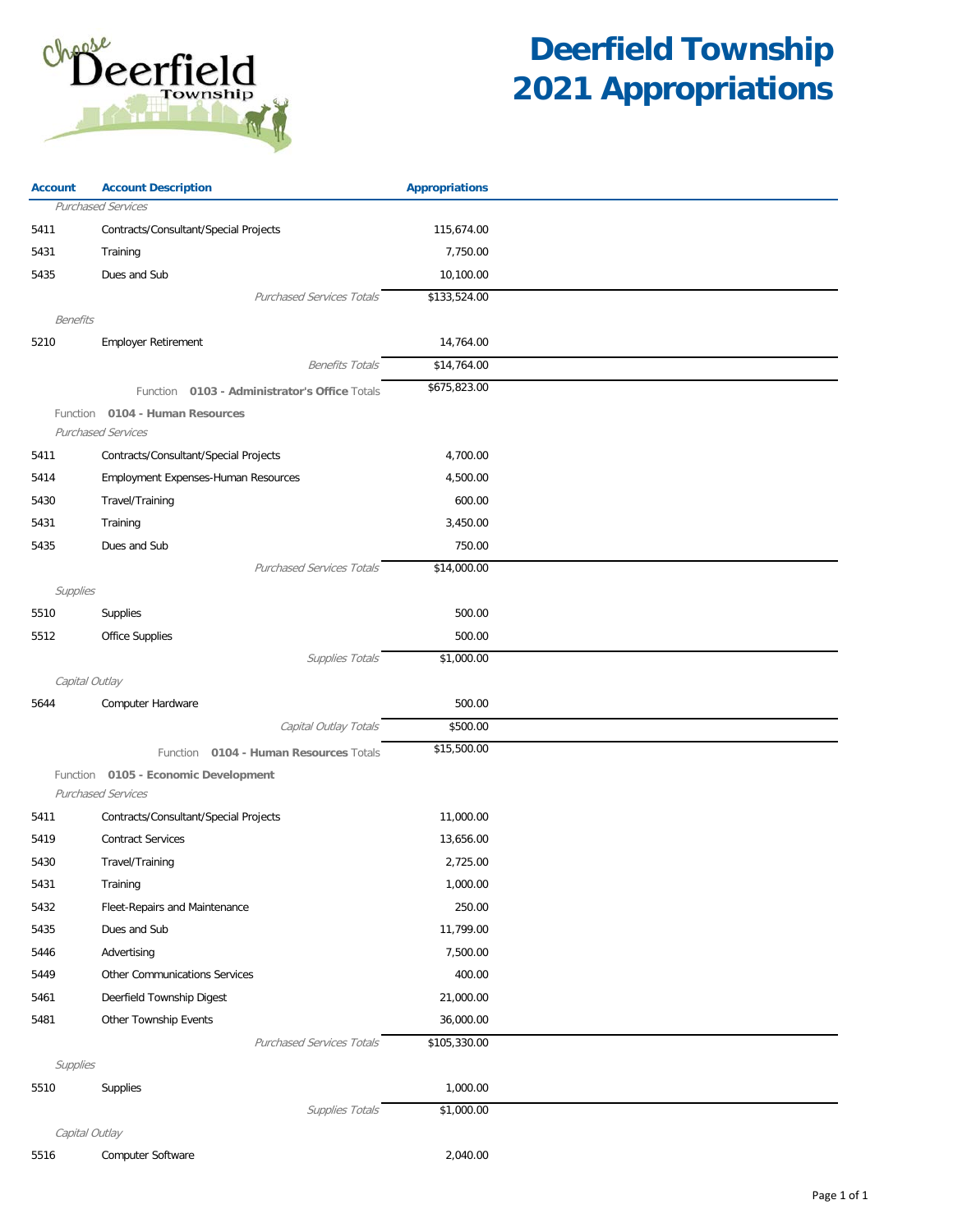

| <b>Account</b>  | <b>Account Description</b>                  | <b>Appropriations</b> |  |
|-----------------|---------------------------------------------|-----------------------|--|
|                 | Capital Outlay Totals                       | \$2,040.00            |  |
| Miscellaneous   |                                             |                       |  |
| 5881            | Donations                                   | 74,500.00             |  |
| 5890            | Miscellaneous Other                         | 13,200.00             |  |
|                 | Miscellaneous Totals                        | \$87,700.00           |  |
|                 | Function 0105 - Economic Development Totals | \$196,070.00          |  |
| Function        | 0106 - Planning and Zoing                   |                       |  |
| Salaries        |                                             |                       |  |
| 5138            | <b>Community Development Salary</b>         | 284,816.00            |  |
|                 | Salaries Totals                             | \$284,816.00          |  |
|                 | <b>Purchased Services</b>                   |                       |  |
| 5415            | Nuisance Abatement-Community Development    | 10,000.00             |  |
| 5420            | Uniforms                                    | 500.00                |  |
| 5423            | Repairs and Maintenance                     | 500.00                |  |
| 5430            | Travel/Training                             | 5,250.00              |  |
| 5431            | Training                                    | 3,935.00              |  |
| 5435            | Dues and Sub                                | 2,068.00              |  |
| 5446            | Advertising                                 | 8,000.00              |  |
| 5517            | Computer Hardware and Software Maintenance  | 11,500.00             |  |
|                 | <b>Purchased Services Totals</b>            | \$41,753.00           |  |
| Supplies        |                                             |                       |  |
| 5510            | Supplies                                    | 2,480.00              |  |
| 5512            | Office Supplies                             | 1,000.00              |  |
| 5580            | Gas and Diesel Fuel                         | 800.00                |  |
|                 | Supplies Totals                             | \$4,280.00            |  |
|                 | Capital Outlay                              |                       |  |
| 5516            | Computer Software                           | 450.00                |  |
| 5644            | Computer Hardware                           | 3,800.00              |  |
|                 | Capital Outlay Totals                       | \$4,250.00            |  |
|                 | Miscellaneous                               |                       |  |
| 5890            | Miscellaneous Other                         | 1,400.00              |  |
| 5891            | Other Expenses                              | 7,200.00              |  |
|                 | Miscellaneous Totals                        | \$8,600.00            |  |
| <b>Benefits</b> |                                             |                       |  |
| 5210            | <b>Employer Retirement</b>                  | 39,874.00             |  |
| 5260            | Worker's Compensation                       | 7,010.00              |  |
|                 | <b>Benefits Totals</b>                      | \$46,884.00           |  |
|                 | Function 0106 - Planning and Zoing Totals   | \$390,583.00          |  |
|                 | Function 0107 - Buildings and Grounds       |                       |  |
|                 | <b>Purchased Services</b>                   |                       |  |
| 5422            | Rug and Uniform Cleaning                    | 1,200.00              |  |
| 5423            | Repairs and Maintenance                     | 3,000.00              |  |
| 5427            | Rental Expense                              | 186,000.00            |  |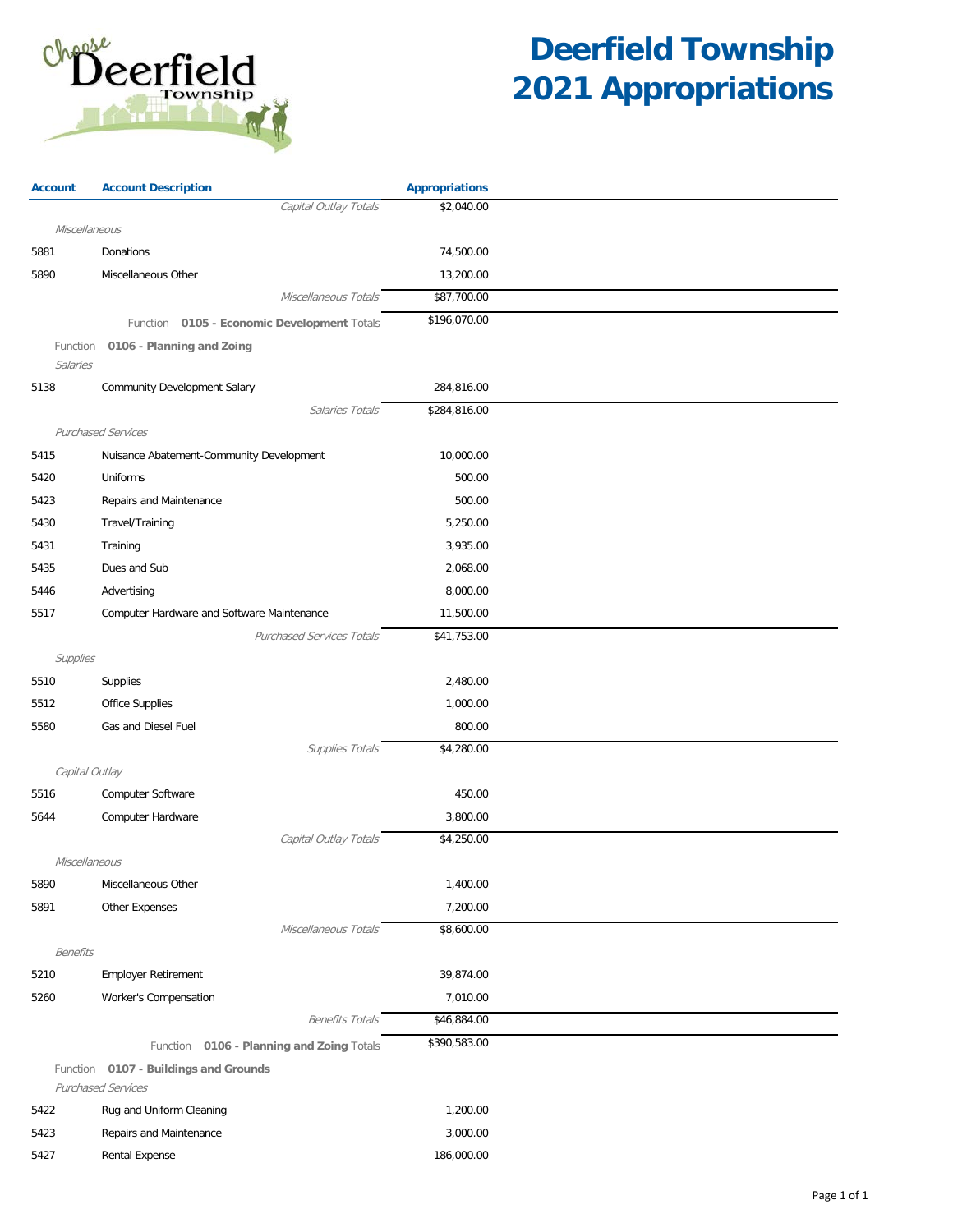

| <b>Account</b>  | <b>Account Description</b>                   | <b>Appropriations</b> |  |
|-----------------|----------------------------------------------|-----------------------|--|
| 5428            | <b>Building Maintenance</b>                  | 24,140.00             |  |
| 5499            | <b>Utilities</b>                             | 58,135.00             |  |
|                 | <b>Purchased Services Totals</b>             | \$272,475.00          |  |
|                 | Capital Outlay                               |                       |  |
| 5640            | Tools and Equipment-Major                    | 50,000.00             |  |
|                 | Capital Outlay Totals                        | \$50,000.00           |  |
| <b>Benefits</b> |                                              |                       |  |
| 5213            | <b>Federal Payroll Taxes</b>                 | 15,790.00             |  |
|                 | <b>Benefits Totals</b>                       | \$15,790.00           |  |
|                 | Function 0107 - Buildings and Grounds Totals | \$338,265.00          |  |
|                 | Function 0210 - Street Lighting              |                       |  |
| Miscellaneous   |                                              |                       |  |
| 5890            | Miscellaneous Other                          | 58,000.00             |  |
|                 | Miscellaneous Totals                         | \$58,000.00           |  |
|                 | Function 0210 - Street Lighting Totals       | \$58,000.00           |  |
|                 | Fund 100 - General Fund Totals               | \$8,493,953.00        |  |
|                 |                                              |                       |  |
| Fund            | 203 - Gasoline Tax                           |                       |  |
|                 | Function 0200 - Roads and Transportations    |                       |  |
|                 | Purchased Services                           |                       |  |
| 5419            | <b>Contract Services</b>                     | 250,000.00            |  |
|                 | <b>Purchased Services Totals</b>             | \$250,000.00          |  |
|                 | 203 - Gasoline Tax Totals<br>Fund            | \$250,000.00          |  |
|                 |                                              |                       |  |
|                 | Fund 204 - Road and Bridge                   |                       |  |
|                 | Function 0200 - Roads and Transportations    |                       |  |
| Salaries        |                                              |                       |  |
| 5133            | Road Salary                                  | 708,917.00            |  |
|                 | Salaries Totals                              | \$708,917.00          |  |
|                 | <b>Purchased Services</b>                    |                       |  |
| 5411            | Contracts/Consultant/Special Projects        | 632,582.00            |  |
| 5420            | Uniforms                                     | 9,300.00              |  |
| 5422            | Rug and Uniform Cleaning                     | 9,058.00              |  |
| 5423            | Repairs and Maintenance                      | 72,000.00             |  |
| 5424            | Insurance-Property/Casualty                  | 11,136.00             |  |
| 5425            | Insurance-Fleet                              | 14,818.00             |  |
| 5426            | Insurance-General                            | 6,013.00              |  |
| 5427            | <b>Rental Expense</b>                        | 500.00                |  |
| 5428            | <b>Building Maintenance</b>                  | 5,220.00              |  |
| 5430            | Travel/Training                              | 400.00                |  |
| 5431            | Training                                     | 3,904.00              |  |
| 5435            | Dues and Sub                                 | 1,880.00              |  |
| 5436            | Crack Sealing and Painting                   | 20,000.00             |  |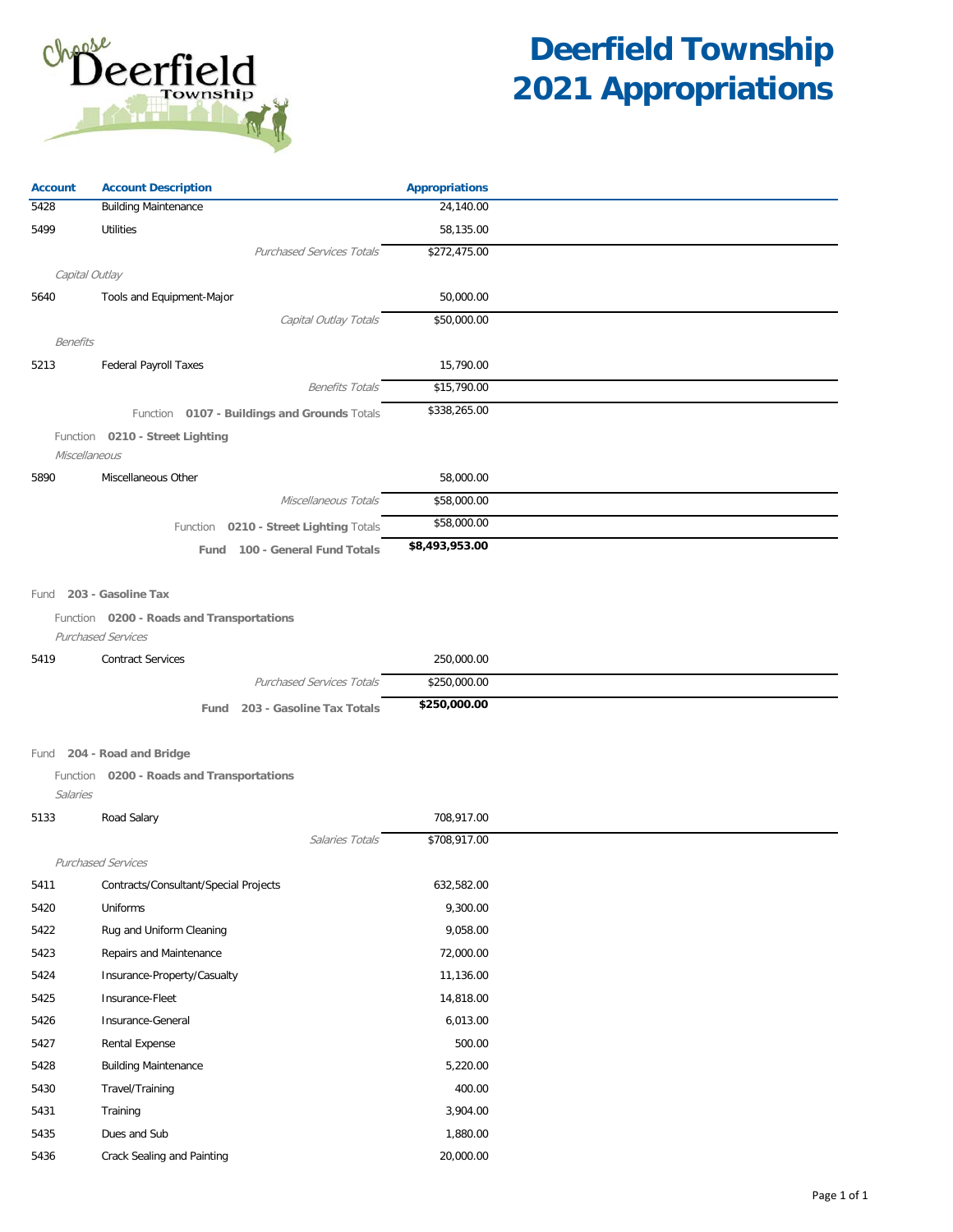

| <b>Account</b>  | <b>Account Description</b>           | <b>Appropriations</b> |  |
|-----------------|--------------------------------------|-----------------------|--|
| 5499            | <b>Utilities</b>                     | 29,508.00             |  |
|                 | <b>Purchased Services Totals</b>     | \$816,319.00          |  |
| Supplies        |                                      |                       |  |
| 5510            | Supplies                             | 10,300.00             |  |
| 5512            | Office Supplies                      | 400.00                |  |
| 5523            | Maintenance Materials and Supplies   | 207,600.00            |  |
| 5570            | Minor Tools and Equipment            | 7,250.00              |  |
| 5580            | Gas and Diesel Fuel                  | 36,000.00             |  |
|                 | Supplies Totals                      | \$261,550.00          |  |
|                 | Capital Outlay                       |                       |  |
| 5516            | Computer Software                    | 210.00                |  |
| 5640            | Tools and Equipment-Major            | 9,000.00              |  |
| 5650            | Vehicles and Mowing Equipment        | 460,000.00            |  |
|                 | Capital Outlay Totals                | \$469,210.00          |  |
|                 | Miscellaneous                        |                       |  |
| 5845            | Auditor's and Treasurer's Fees       | 17,000.00             |  |
| 5847            | DRET Fees-Real Estate Tax            | 1,735.00              |  |
| 5890            | Miscellaneous Other                  | 16,000.00             |  |
|                 | Miscellaneous Totals                 | \$34,735.00           |  |
| <b>Benefits</b> |                                      |                       |  |
| 5210            | <b>Employer Retirement</b>           | 99,005.00             |  |
| 5213            | <b>Federal Payroll Taxes</b>         | 10,254.00             |  |
| 5220            | Health Insurance                     | 217,191.00            |  |
| 5225            | Dental Insurance                     | 9,250.00              |  |
| 5226            | Vision Insurance                     | 1,629.00              |  |
| 5230            | Life Insurance                       | 700.00                |  |
| 5260            | Worker's Compensation                | 16,669.00             |  |
|                 | <b>Benefits Totals</b>               | \$354,698.00          |  |
|                 | 204 - Road and Bridge Totals<br>Fund | \$2,645,429.00        |  |
|                 |                                      |                       |  |

Fund **205 - Cemetery**

Function **0405 - Cemeteries**

Salaries

| 5137 | <b>Cemetery Salary</b>                |                 | 113,081.00   |
|------|---------------------------------------|-----------------|--------------|
|      |                                       | Salaries Totals | \$113,081.00 |
|      | <b>Purchased Services</b>             |                 |              |
| 5411 | Contracts/Consultant/Special Projects |                 | 56,637.00    |
| 5420 | Uniforms                              |                 | 1,200.00     |
| 5422 | Rug and Uniform Cleaning              |                 | 3,500.00     |
| 5423 | Repairs and Maintenance               |                 | 8,000.00     |
| 5424 | Insurance-Property/Casualty           |                 | 3,155.00     |
| 5425 | Insurance-Fleet                       |                 | 1,691.00     |
| 5426 | Insurance-General                     |                 | 853.00       |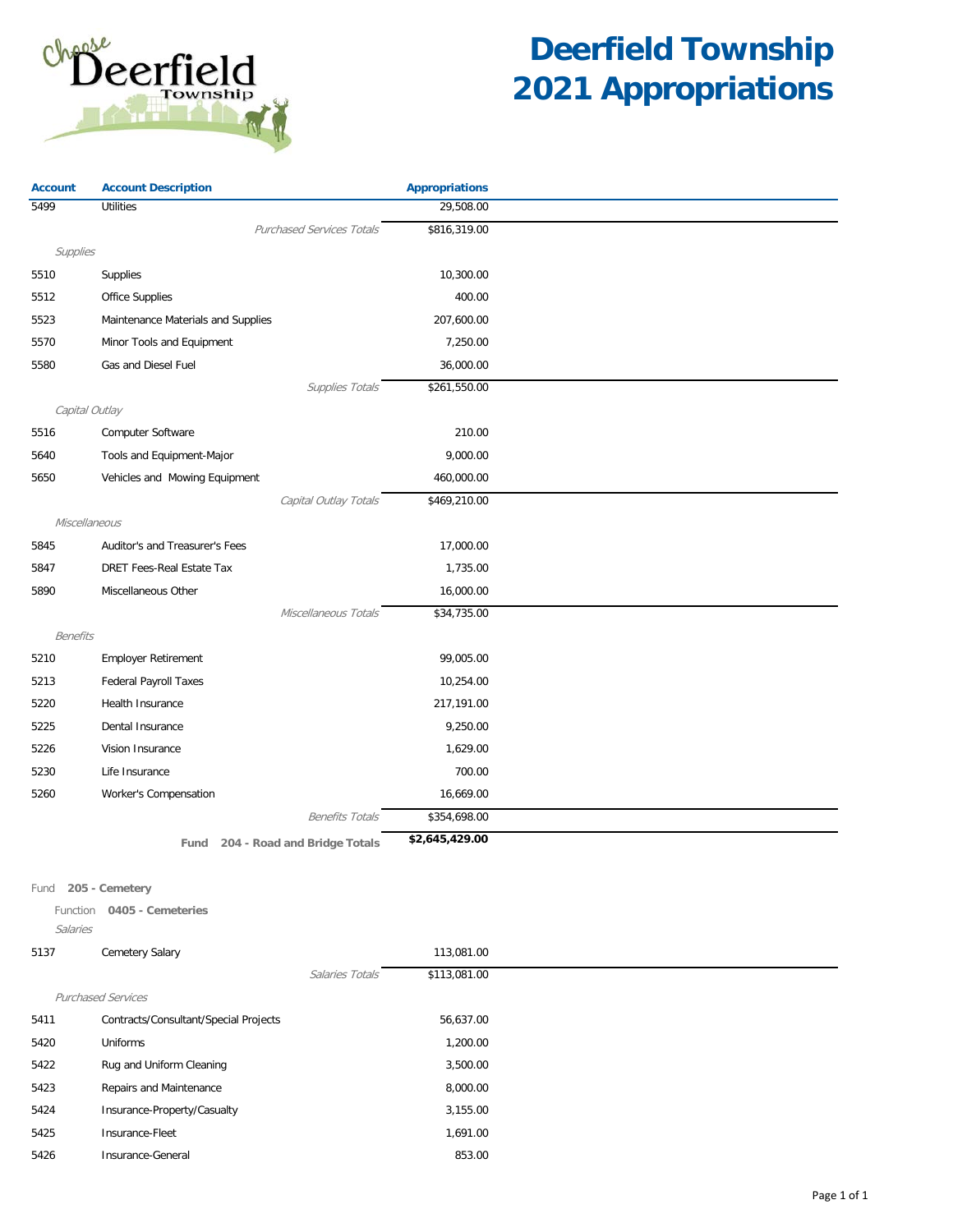

| <b>Account</b> | <b>Account Description</b>        |                                  | <b>Appropriations</b> |  |
|----------------|-----------------------------------|----------------------------------|-----------------------|--|
| 5427           | Rental Expense                    |                                  | 1,000.00              |  |
| 5431           | Training                          |                                  | 800.00                |  |
| 5435           | Dues and Sub                      |                                  | 300.00                |  |
| 5499           | <b>Utilities</b>                  |                                  | 26,259.00             |  |
|                |                                   | <b>Purchased Services Totals</b> | \$103,395.00          |  |
| Supplies       |                                   |                                  |                       |  |
| 5510           | Supplies                          |                                  | 10,600.00             |  |
| 5512           | <b>Office Supplies</b>            |                                  | 200.00                |  |
| 5570           | Minor Tools and Equipment         |                                  | 1,250.00              |  |
| 5580           | Gas and Diesel Fuel               |                                  | 9,000.00              |  |
|                |                                   | Supplies Totals                  | \$21,050.00           |  |
| Capital Outlay |                                   |                                  |                       |  |
| 5429           | Computer Hardware                 |                                  | 1,800.00              |  |
| 5610           | Improvement of Sites              |                                  | 10,000.00             |  |
|                |                                   | Capital Outlay Totals            | \$11,800.00           |  |
| Miscellaneous  |                                   |                                  |                       |  |
| 5890           | Miscellaneous Other               |                                  | 5,350.00              |  |
|                |                                   | Miscellaneous Totals             | \$5,350.00            |  |
| Benefits       |                                   |                                  |                       |  |
| 5210           | <b>Employer Retirement</b>        |                                  | 15,831.00             |  |
| 5213           | <b>Federal Payroll Taxes</b>      |                                  | 1,640.00              |  |
| 5220           | Health Insurance                  |                                  | 26,247.00             |  |
| 5225           | Dental Insurance                  |                                  | 928.00                |  |
| 5226           | Vision Insurance                  |                                  | 180.00                |  |
| 5230           | Life Insurance                    |                                  | 127.00                |  |
| 5260           | Worker's Compensation             |                                  | 3,490.00              |  |
|                |                                   | <b>Benefits Totals</b>           | \$48,443.00           |  |
|                | Fund                              | 205 - Cemetery Totals            | \$303,119.00          |  |
|                |                                   |                                  |                       |  |
|                | Fund 209 - Police District        |                                  |                       |  |
|                | Function 0300 - Police Protection |                                  |                       |  |
|                | <b>Purchased Services</b>         |                                  |                       |  |
| 5412           | Contracts-Police                  |                                  | 3,514,770.00          |  |
| 5419           | <b>Contract Services</b>          |                                  | 10,500.00             |  |
| 5420           | Uniforms                          |                                  | 13,000.00             |  |
| 5422           | Rug and Uniform Cleaning          |                                  | 4,500.00              |  |
| 5423           | Repairs and Maintenance           |                                  | 60,000.00             |  |
| 5424           | Insurance-Property/Casualty       |                                  | 372.00                |  |
| 5425           | Insurance-Fleet                   |                                  | 15,994.00             |  |
| 5426           | Insurance-General                 |                                  | 2,007.00              |  |
| 5427           | <b>Rental Expense</b>             |                                  | 100,000.00            |  |
| 5499           | Utilities                         |                                  | 41,798.00             |  |
|                |                                   | Purchased Services Totals        | \$3,762,941.00        |  |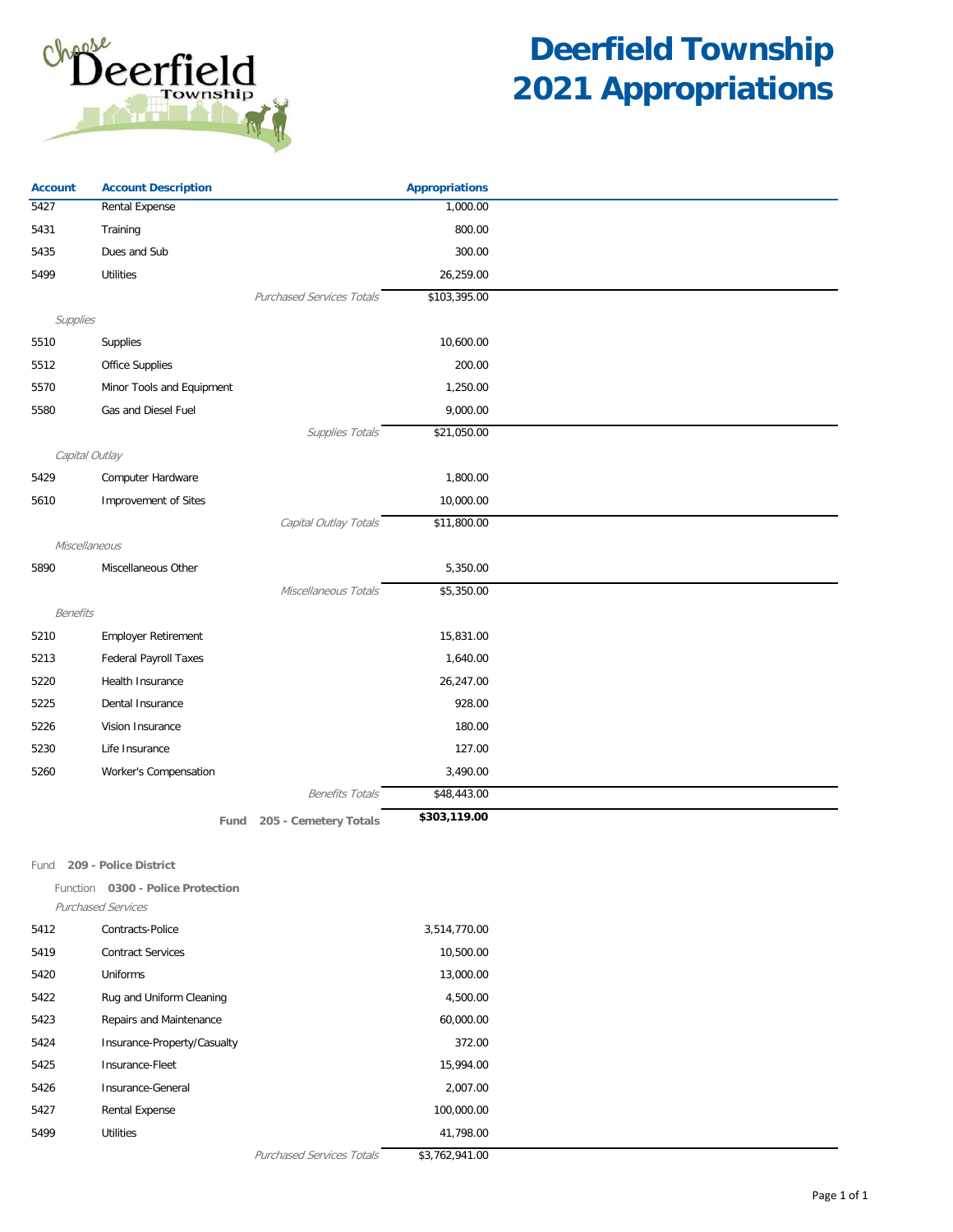

| <b>Account</b> | <b>Account Description</b>           | <b>Appropriations</b> |  |
|----------------|--------------------------------------|-----------------------|--|
| Supplies       |                                      |                       |  |
| 5510           | Supplies                             | 6,250.00              |  |
| 5512           | <b>Office Supplies</b>               | 9,000.00              |  |
| 5580           | Gas and Diesel Fuel                  | 105,000.00            |  |
|                | Supplies Totals                      | \$120,250.00          |  |
| Capital Outlay |                                      |                       |  |
| 5640           | Tools and Equipment-Major            | 26,000.00             |  |
| 5644           | Computer Hardware                    | 2,000.00              |  |
| 5645           | Office Equipment                     | 500.00                |  |
| 5650           | Vehicles and Mowing Equipment        | 205,000.00            |  |
|                | Capital Outlay Totals                | \$233,500.00          |  |
| Miscellaneous  |                                      |                       |  |
| 5845           | Auditor's and Treasurer's Fees       | 45,000.00             |  |
| 5847           | <b>DRET Fees-Real Estate Tax</b>     | 3,150.00              |  |
| 5881           | Donations                            | 100,000.00            |  |
| 5890           | Miscellaneous Other                  | 5,000.00              |  |
| 5891           | Other Expenses                       | 8,000.00              |  |
|                | Miscellaneous Totals                 | \$161,150.00          |  |
|                | 209 - Police District Totals<br>Fund | \$4,277,841.00        |  |
|                |                                      |                       |  |

### Fund **212 - Park**

Function **0500 - Parks and Recreation**

### Salaries

| 5134 | Park Salary                           |                                  | 446,618.00   |  |
|------|---------------------------------------|----------------------------------|--------------|--|
|      |                                       | Salaries Totals                  | \$446,618.00 |  |
|      | <b>Purchased Services</b>             |                                  |              |  |
| 5411 | Contracts/Consultant/Special Projects |                                  | 33,113.00    |  |
| 5419 | <b>Contract Services</b>              |                                  | 130,581.00   |  |
| 5420 | Uniforms                              |                                  | 4,440.00     |  |
| 5422 | Rug and Uniform Cleaning              |                                  | 2,500.00     |  |
| 5423 | Repairs and Maintenance               |                                  | 51,700.00    |  |
| 5424 | Insurance-Property/Casualty           |                                  | 9,505.00     |  |
| 5425 | Insurance-Fleet                       |                                  | 3,802.00     |  |
| 5426 | Insurance-General                     |                                  | 3,427.00     |  |
| 5427 | Rental Expense                        |                                  | 1,000.00     |  |
| 5428 | <b>Building Maintenance</b>           |                                  | 4,500.00     |  |
| 5430 | Travel/Training                       |                                  | 500.00       |  |
| 5431 | Training                              |                                  | 4,650.00     |  |
| 5435 | Dues and Sub                          |                                  | 2,200.00     |  |
| 5499 | <b>Utilities</b>                      |                                  | 62,729.00    |  |
| 5611 | Fertilization and Seeding             |                                  | 27,000.00    |  |
|      |                                       | <b>Purchased Services Totals</b> | \$341,647.00 |  |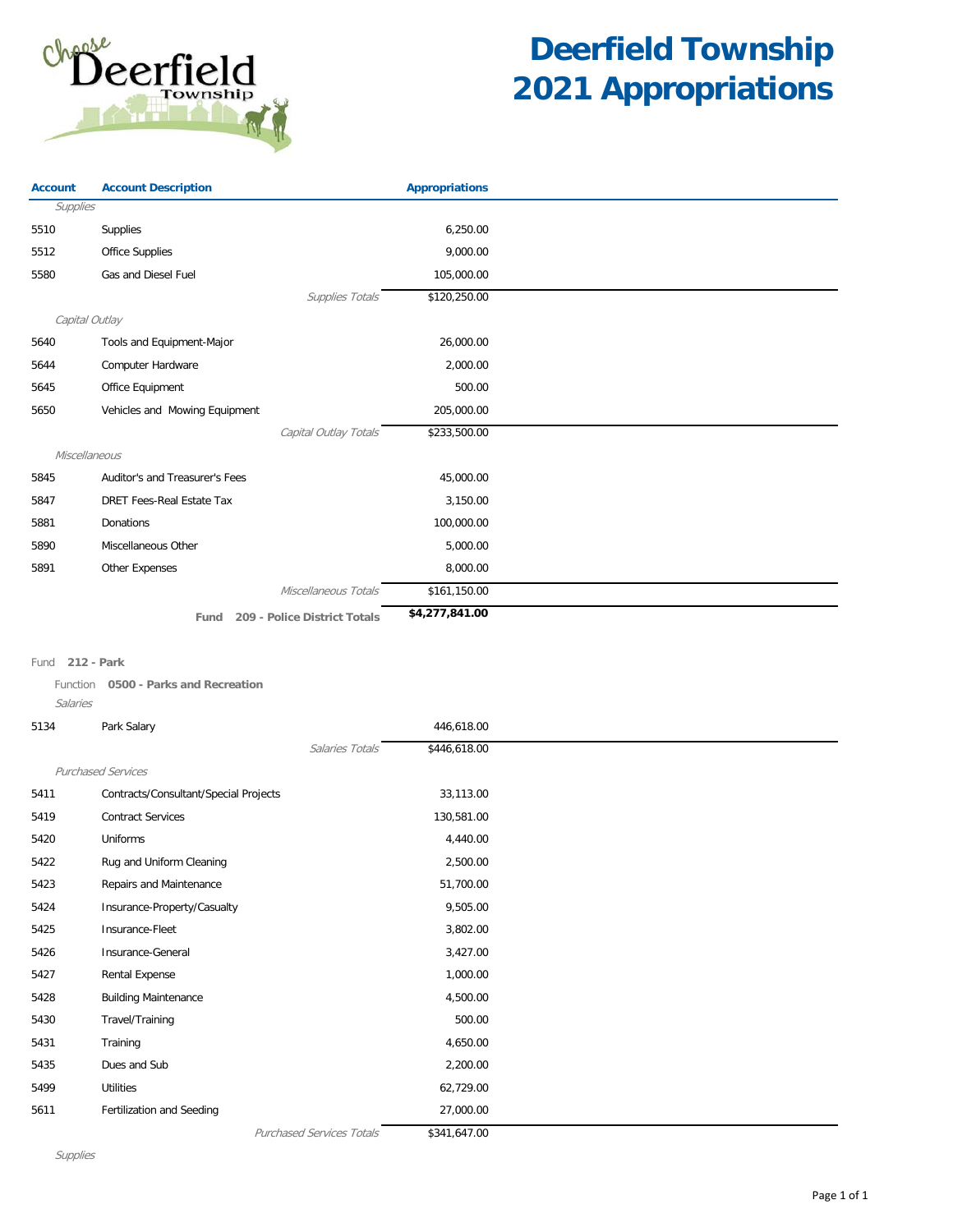

| <b>Account</b>  | <b>Account Description</b>         |                        | <b>Appropriations</b> |  |
|-----------------|------------------------------------|------------------------|-----------------------|--|
| 5510            | Supplies                           |                        | 21,000.00             |  |
| 5512            | Office Supplies                    |                        | 500.00                |  |
| 5523            | Maintenance Materials and Supplies |                        | 2,000.00              |  |
| 5570            | Minor Tools and Equipment          |                        | 3,000.00              |  |
| 5580            | Gas and Diesel Fuel                |                        | 17,100.00             |  |
|                 |                                    | Supplies Totals        | \$43,600.00           |  |
|                 | Capital Outlay                     |                        |                       |  |
| 5429            | Computer Hardware                  |                        | 2,100.00              |  |
| 5610            | Improvement of Sites               |                        | 408,500.00            |  |
| 5640            | Tools and Equipment-Major          |                        | 800.00                |  |
| 5650            | Vehicles and Mowing Equipment      |                        | 7,000.00              |  |
|                 |                                    | Capital Outlay Totals  | \$418,400.00          |  |
| Miscellaneous   |                                    |                        |                       |  |
| 5845            | Auditor's and Treasurer's Fees     |                        | 11,863.00             |  |
| 5847            | DRET Fees-Real Estate Tax          |                        | 959.00                |  |
| 5848            | Bank Fees-Other Expenses           |                        | 2,500.00              |  |
| 5881            | Donations                          |                        | 2,600.00              |  |
| 5882            | Park Programs                      |                        | 18,000.00             |  |
| 5890            | Miscellaneous Other                |                        | 10,720.00             |  |
| 5891            | Other Expenses                     |                        | 11,000.00             |  |
|                 |                                    | Miscellaneous Totals   | \$57,642.00           |  |
| <b>Benefits</b> |                                    |                        |                       |  |
| 5210            | Employer Retirement                |                        | 59,656.00             |  |
| 5213            | <b>Federal Payroll Taxes</b>       |                        | 6,179.00              |  |
| 5220            | <b>Health Insurance</b>            |                        | 80,107.00             |  |
| 5225            | Dental Insurance                   |                        | 4,224.00              |  |
| 5226            | Vision Insurance                   |                        | 731.00                |  |
| 5230            | Life Insurance                     |                        | 445.00                |  |
| 5260            | Worker's Compensation              |                        | 11,886.00             |  |
|                 |                                    | <b>Benefits Totals</b> | \$163,228.00          |  |
|                 | Fund                               | 212 - Park Totals      | \$1,471,135.00        |  |

#### Fund **220 - Fire**

Function **0305 - Fire Protection** Salaries

| 5132 | Fire Salary                           |                 | 4,872,401.00   |
|------|---------------------------------------|-----------------|----------------|
|      |                                       | Salaries Totals | \$4,872,401.00 |
|      | <b>Purchased Services</b>             |                 |                |
| 5411 | Contracts/Consultant/Special Projects |                 | 82,000.00      |
| 5413 | Other Expenses-EMS Billing            |                 | 60,000.00      |
| 5419 | <b>Contract Services</b>              |                 | 164,650.00     |
| 5420 | Uniforms                              |                 | 58,000.00      |
| 5422 | Rug and Uniform Cleaning              |                 | 3,300.00       |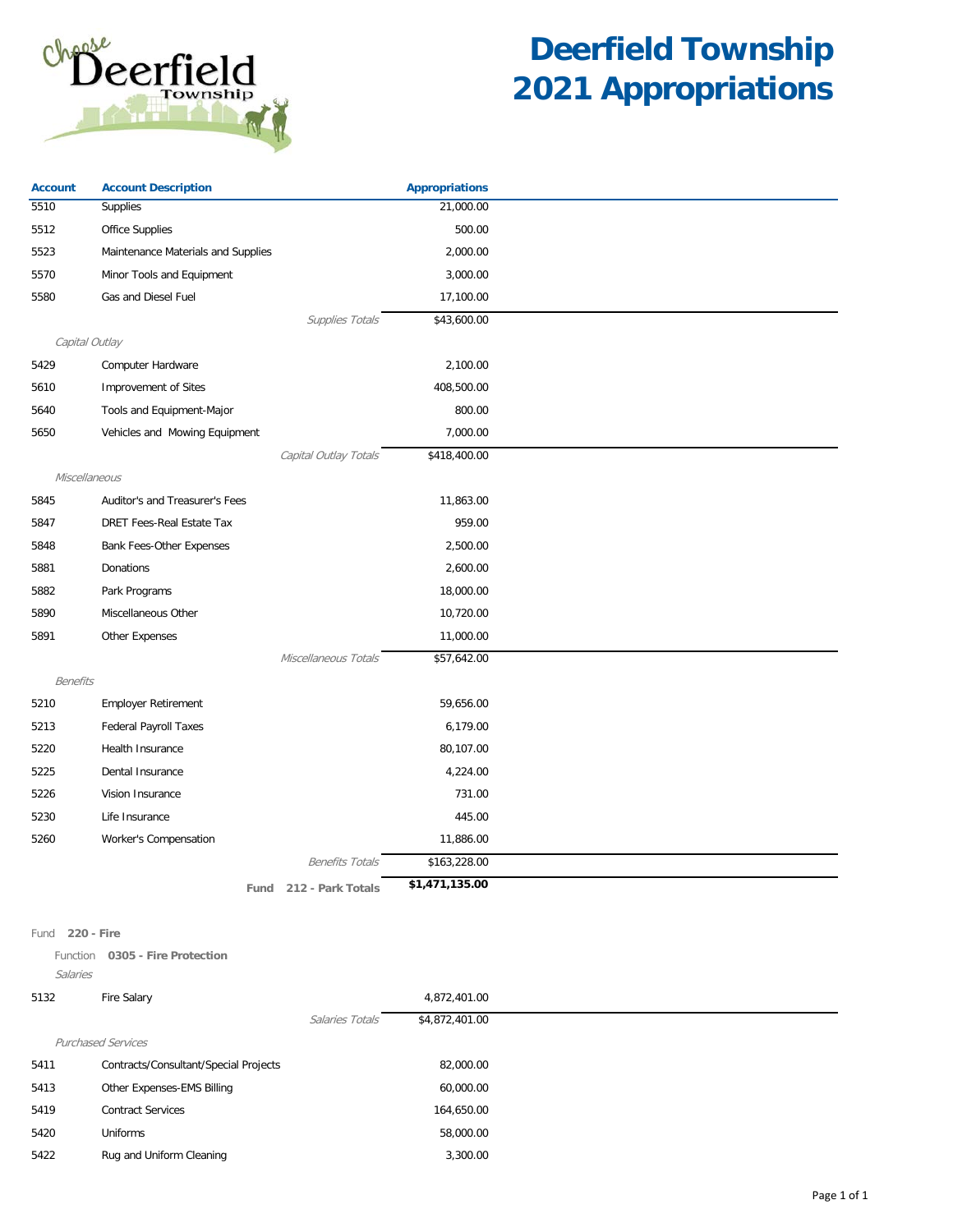

| <b>Account</b>  | <b>Account Description</b>       | <b>Appropriations</b> |  |
|-----------------|----------------------------------|-----------------------|--|
| 5423            | Repairs and Maintenance          | 10,500.00             |  |
| 5424            | Insurance-Property/Casualty      | 22,886.00             |  |
| 5425            | Insurance-Fleet                  | 33,732.00             |  |
| 5426            | Insurance-General                | 14,916.00             |  |
| 5428            | <b>Building Maintenance</b>      | 45,000.00             |  |
| 5430            | Travel/Training                  | 5,000.00              |  |
| 5431            | Training                         | 40,000.00             |  |
| 5432            | Fleet-Repairs and Maintenance    | 110,250.00            |  |
| 5435            | Dues and Sub                     | 6,500.00              |  |
| 5499            | <b>Utilities</b>                 | 168,810.00            |  |
|                 | <b>Purchased Services Totals</b> | \$825,544.00          |  |
| Supplies        |                                  |                       |  |
| 5510            | Supplies                         | 41,250.00             |  |
| 5512            | Office Supplies                  | 3,150.00              |  |
| 5513            | <b>EMS Supplies</b>              | 116,025.00            |  |
| 5570            | Minor Tools and Equipment        | 242,925.00            |  |
| 5580            | Gas and Diesel Fuel              | 60,000.00             |  |
|                 | Supplies Totals                  | \$463,350.00          |  |
| Capital Outlay  |                                  |                       |  |
| 5516            | Computer Software                | 2,000.00              |  |
| 5640            | Tools and Equipment-Major        | 20,500.00             |  |
| 5644            | Computer Hardware                | 10,000.00             |  |
| 5650            | Vehicles and Mowing Equipment    | 127,000.00            |  |
|                 | Capital Outlay Totals            | \$159,500.00          |  |
| Miscellaneous   |                                  |                       |  |
| 5845            | Auditor's and Treasurer's Fees   | 73,000.00             |  |
| 5847            | DRET Fees-Real Estate Tax        | 6,400.00              |  |
| 5890            | Miscellaneous Other              | 5,000.00              |  |
|                 | Miscellaneous Totals             | \$84,400.00           |  |
| <b>Benefits</b> |                                  |                       |  |
| 5210            | <b>Employer Retirement</b>       | 1,045,800.00          |  |
| 5213            | <b>Federal Payroll Taxes</b>     | 130,938.00            |  |
| 5220            | Health Insurance                 | 774,294.00            |  |
| 5225            | Dental Insurance                 | 35,412.00             |  |
| 5226            | Vision Insurance                 | 5,787.00              |  |
| 5230            | Life Insurance                   | 2,735.00              |  |
| 5231            | <b>Tuition Reimbursement</b>     | 42,000.00             |  |
| 5260            | Worker's Compensation            | 178,570.00            |  |
| 5290            | Other Benefits                   | 48,475.00             |  |
|                 | <b>Benefits Totals</b>           | \$2,264,011.00        |  |
|                 | 220 - Fire Totals<br>Fund        | \$8,669,206.00        |  |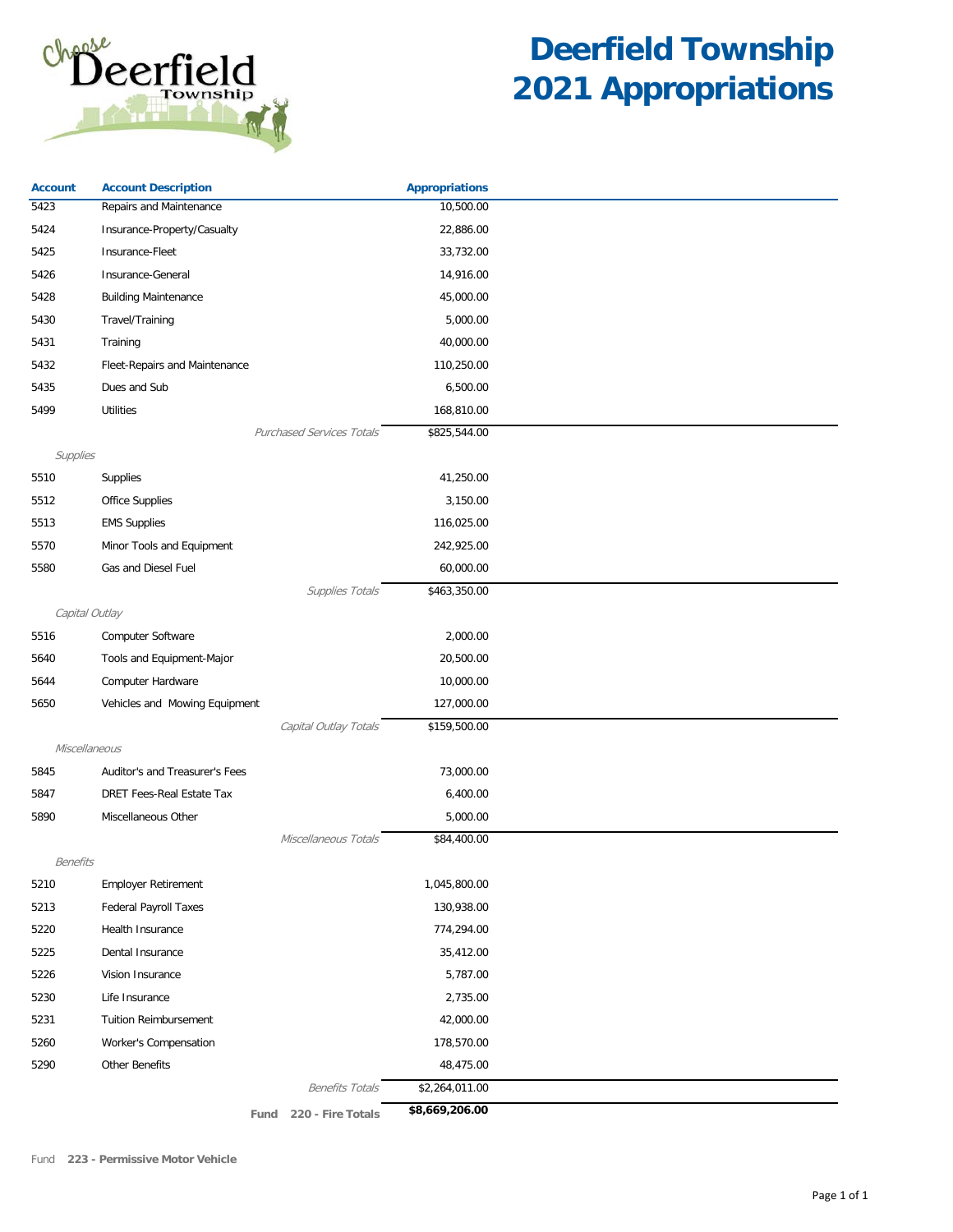

| <b>Account</b>  | <b>Account Description</b>                                                | <b>Appropriations</b> |  |
|-----------------|---------------------------------------------------------------------------|-----------------------|--|
|                 | Function 0200 - Roads and Transportations<br><b>Purchased Services</b>    |                       |  |
| 5419            | <b>Contract Services</b>                                                  | 698,072.00            |  |
|                 | <b>Purchased Services Totals</b>                                          | \$698,072.00          |  |
|                 | Fund 223 - Permissive Motor Vehicle Totals                                | \$698,072.00          |  |
|                 | Fund 228 - Ambulance and EMS                                              |                       |  |
| Salaries        | Function 0310 - EMS                                                       |                       |  |
| 5140            | <b>EMS Salary</b>                                                         | 800,000.00            |  |
|                 | Salaries Totals                                                           | \$800,000.00          |  |
| <b>Benefits</b> |                                                                           |                       |  |
| 5213            | <b>Federal Payroll Taxes</b>                                              | 70,000.00             |  |
|                 | <b>Benefits Totals</b>                                                    | \$70,000.00           |  |
|                 | Fund 228 - Ambulance and EMS Totals                                       | \$870,000.00          |  |
| Miscellaneous   | Fund 580 - Deerfield Lighting District<br>Function 0210 - Street Lighting |                       |  |
| 5870            | <b>Taxes and Assessments</b>                                              | 530,000.00            |  |
|                 | Miscellaneous Totals                                                      | \$530,000.00          |  |
|                 | Fund 580 - Deerfield Lighting District Totals                             | \$530,000.00          |  |
|                 | Fund 761 - Mays Bequest                                                   |                       |  |
| Miscellaneous   | Function 0405 - Cemeteries                                                |                       |  |
| 5848            | Bank Fees-Other Expenses                                                  | 50.00                 |  |
| 5890            | Miscellaneous Other                                                       | 100.00                |  |
|                 | Miscellaneous Totals                                                      | \$150.00              |  |
|                 | 761 - Mays Bequest Totals<br>Fund                                         | \$150.00              |  |
|                 | Fund 762 - Green Bequest                                                  |                       |  |
| Miscellaneous   | Function 0405 - Cemeteries                                                |                       |  |
| 5848            | <b>Bank Fees-Other Expenses</b>                                           | 50.00                 |  |
| 5890            | Miscellaneous Other                                                       | 100.00                |  |
|                 | Miscellaneous Totals                                                      | \$150.00              |  |
|                 | Fund 762 - Green Bequest Totals                                           | \$150.00              |  |
|                 |                                                                           |                       |  |

Fund **763 - Bowyer Bequest**

Function **0405 - Cemeteries**

Miscellaneous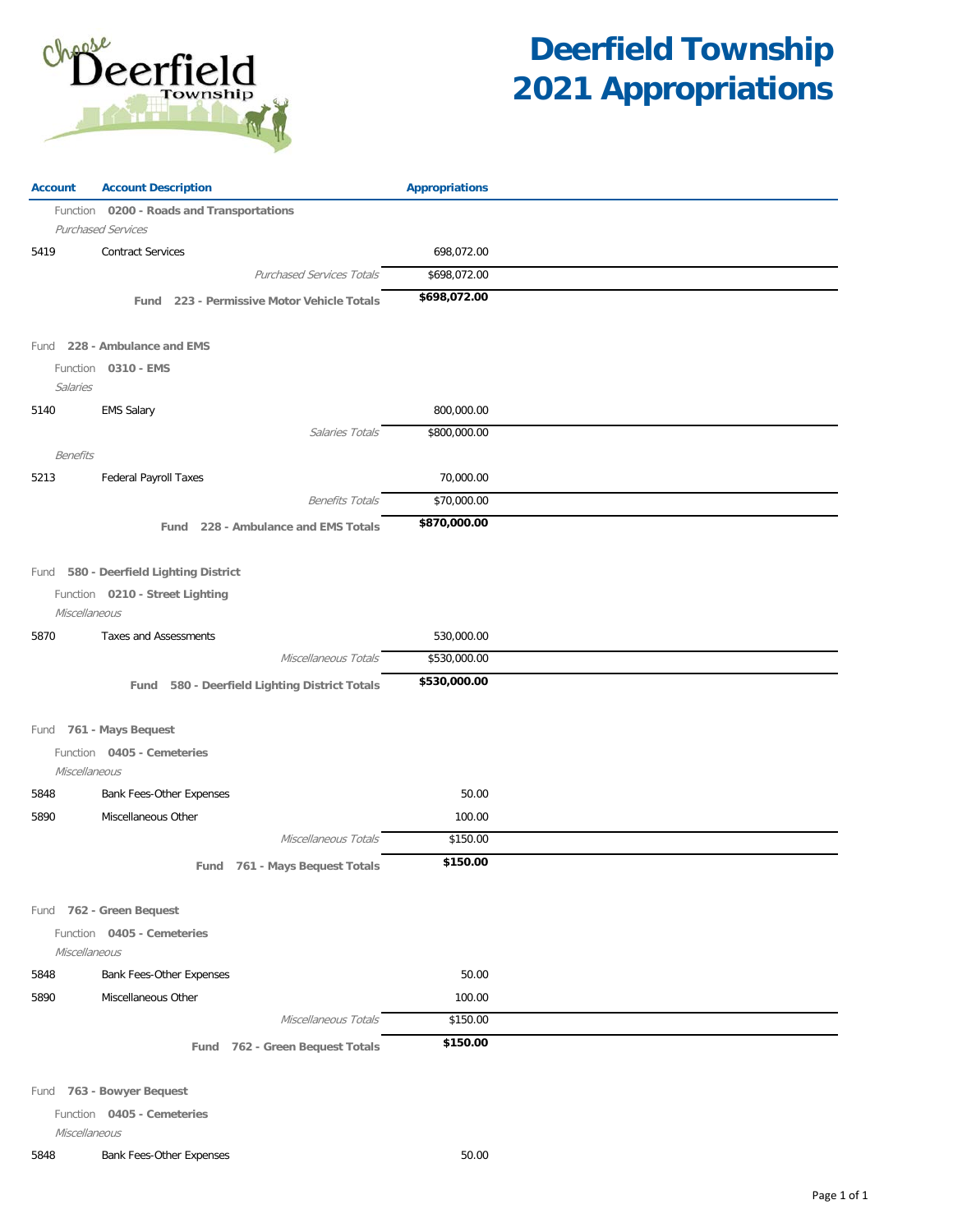

| <b>Account</b> | <b>Account Description</b>         | <b>Appropriations</b> |  |
|----------------|------------------------------------|-----------------------|--|
| 5890           | Miscellaneous Other                | 100.00                |  |
|                | Miscellaneous Totals               | \$150.00              |  |
|                | Fund 763 - Bowyer Bequest Totals   | \$150.00              |  |
|                |                                    |                       |  |
|                | Fund 764 - Erd Bequest             |                       |  |
| Miscellaneous  | Function 0405 - Cemeteries         |                       |  |
| 5848           | <b>Bank Fees-Other Expenses</b>    | 50.00                 |  |
| 5890           | Miscellaneous Other                | 130.00                |  |
|                | Miscellaneous Totals               | \$180.00              |  |
|                | Fund 764 - Erd Bequest Totals      | \$180.00              |  |
|                | Fund 765 - Hinkle Bequest          |                       |  |
|                | Function 0405 - Cemeteries         |                       |  |
| Miscellaneous  |                                    |                       |  |
| 5848           | Bank Fees-Other Expenses           | 50.00                 |  |
| 5890           | Miscellaneous Other                | 50.00                 |  |
|                | Miscellaneous Totals               | \$100.00              |  |
|                | Fund 765 - Hinkle Bequest Totals   | \$100.00              |  |
|                | Fund 766 - Honshour Bequest        |                       |  |
|                | Function 0405 - Cemeteries         |                       |  |
| Miscellaneous  |                                    |                       |  |
| 5848           | Bank Fees-Other Expenses           | 50.00                 |  |
| 5890           | Miscellaneous Other                | 50.00                 |  |
|                | Miscellaneous Totals               | \$100.00              |  |
|                | Fund 766 - Honshour Bequest Totals | \$100.00              |  |
|                | Fund 768 - McClung Bequest         |                       |  |
|                | Function 0405 - Cemeteries         |                       |  |
| Miscellaneous  |                                    |                       |  |
| 5848           | Bank Fees-Other Expenses           | 50.00                 |  |
| 5890           | Miscellaneous Other                | 100.00                |  |
|                | Miscellaneous Totals               | \$150.00              |  |
|                | Fund 768 - McClung Bequest Totals  | \$150.00              |  |
|                |                                    |                       |  |
|                | Fund 770 - Scull Bequest           |                       |  |
| Miscellaneous  | Function 0405 - Cemeteries         |                       |  |
| 5848           | Bank Fees-Other Expenses           | 50.00                 |  |
| 5890           | Miscellaneous Other                | 100.00                |  |
|                | Miscellaneous Totals               | \$150.00              |  |
|                | 770 - Scull Bequest Totals<br>Fund | \$150.00              |  |
|                |                                    |                       |  |